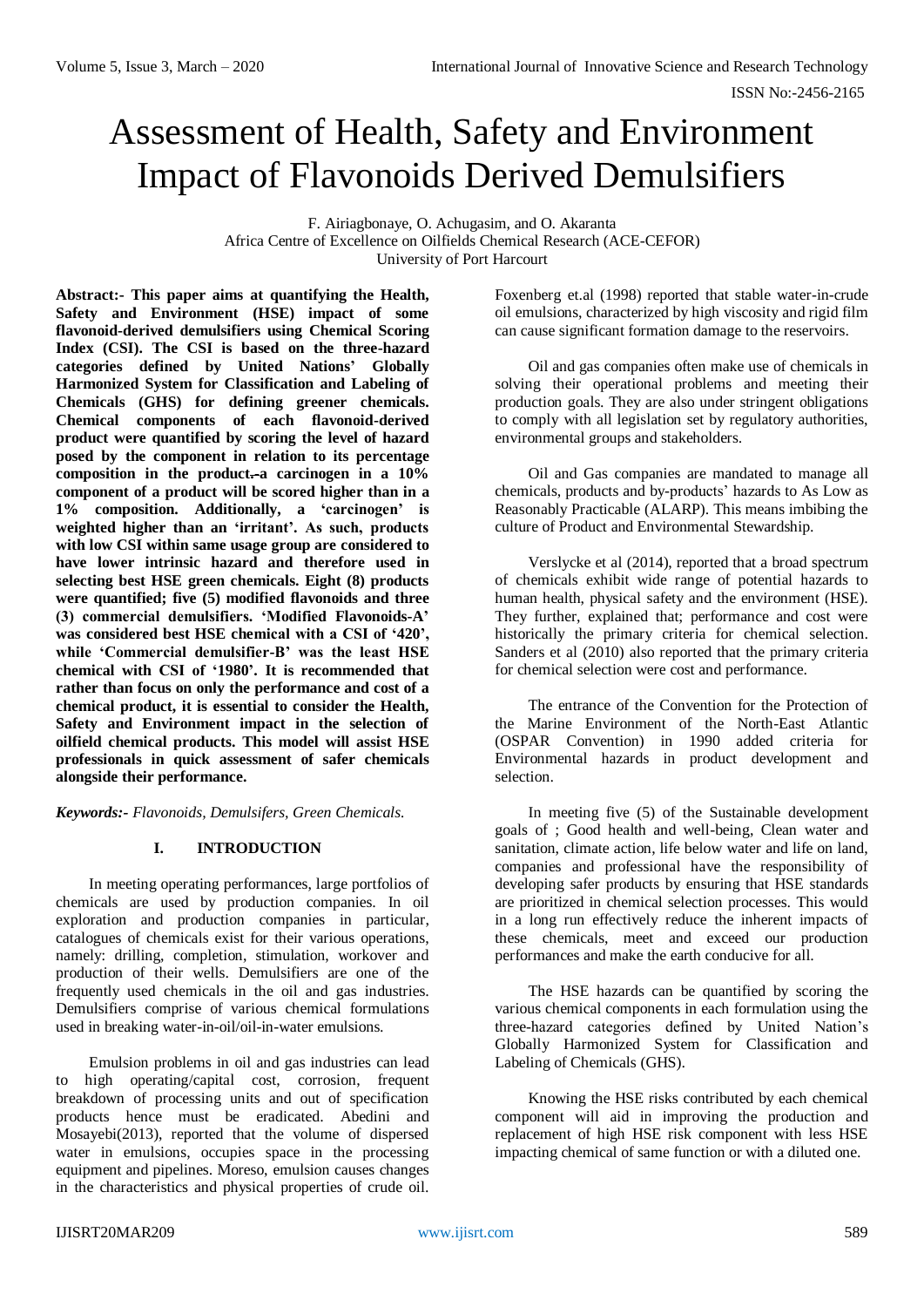ISSN No:-2456-2165

Sanders et al (2010), further reported the replacement of three (3) of Halliburton's chemical products through the knowledge of CSI with chemicals of lower HSE risks that performed just as good as the former. CSI rating of hazards helped Halliburton to replace chemicals produced in the 70s and 80s with better and safer chemicals in recent years.

It is worth noting that CSI scores must be equated with price and performance of the product in selecting the qualify candidate for the operation.

This paper documents quantification of HSE hazards in eight(8) demulsifiers. Five(5) of which products were prepared from chemically modified flavonoids (natural products extracted from onions skin wastes), while the other three(3) products were commercial demulsifiers.

The GHS hazard categories and ratings gave the guidelines, while the chemical scoring index was chosen for scoring and ranking each hazard categories. The screening of the three major hazard categories(Physical, Health and Environmental) was carried out for all eight(8) products. The best performing HSE/safe product would be selected based on overall lowest CSI score for all three(3) hazard categories. Thereafter, the best product for the operation will be selected from bottle test result, the product with the highest water dropout; low cost and low HSE impact.

## **II. METHODOLOGY**

Five (5) different demulsifier products derived from modified flavonoids were analysed for their HSE impacts along with three (3) commercial demulsifiers. Major hazards of interest were selected from the three (3) categories of hazards based on GHS (Physical, Health and Environmental). Tables 1.1, 1.2, and 1.3, gives the various

categories of Environmental, Health and Physical Hazard criteria respectively in GHS.

The selected hazards of interest and levels were extracted from each chemical component's Safety Data Sheets (SDS). Thereafter a weighted score was assigned from the CSI to each hazard in relation to the percent availability of the chemical component in the measured demulsifier. Tables 2.1, 2.2 and 2.3 give the CSI weighted scores assigned to the health, physical and environmental hazard categories respectively in relation to the percent availability of the chemical component in the measured product.

CSI, assigned weighted scores to various hazards based on the categories, percent composition and level of harm for instance 'carcinogen' is weighted ten times higher than an irritant'.

A computation template is drawn as seen in table 3.0, this is to aid in accurate record of required information from the SDS and appropriately assign the correct score to each component in the products. The scores of each hazard category for all contributing components in a product are then summed up to achieve the CSI for each hazard category in the product.

To calculate the total CSI for HSE risk in a product, the computed values from the physical, environment and health CSIs for the product in question are then added together.

To then select the best demulsifier for the operation, the chemical performance and cost them comes into play amongst the less HSE risk product. To achieve this, 'bottle test' analysis was then carried out, by rating the percent water dropout by each demulsifier on treatment of emulsion from a known field with emulsion problem.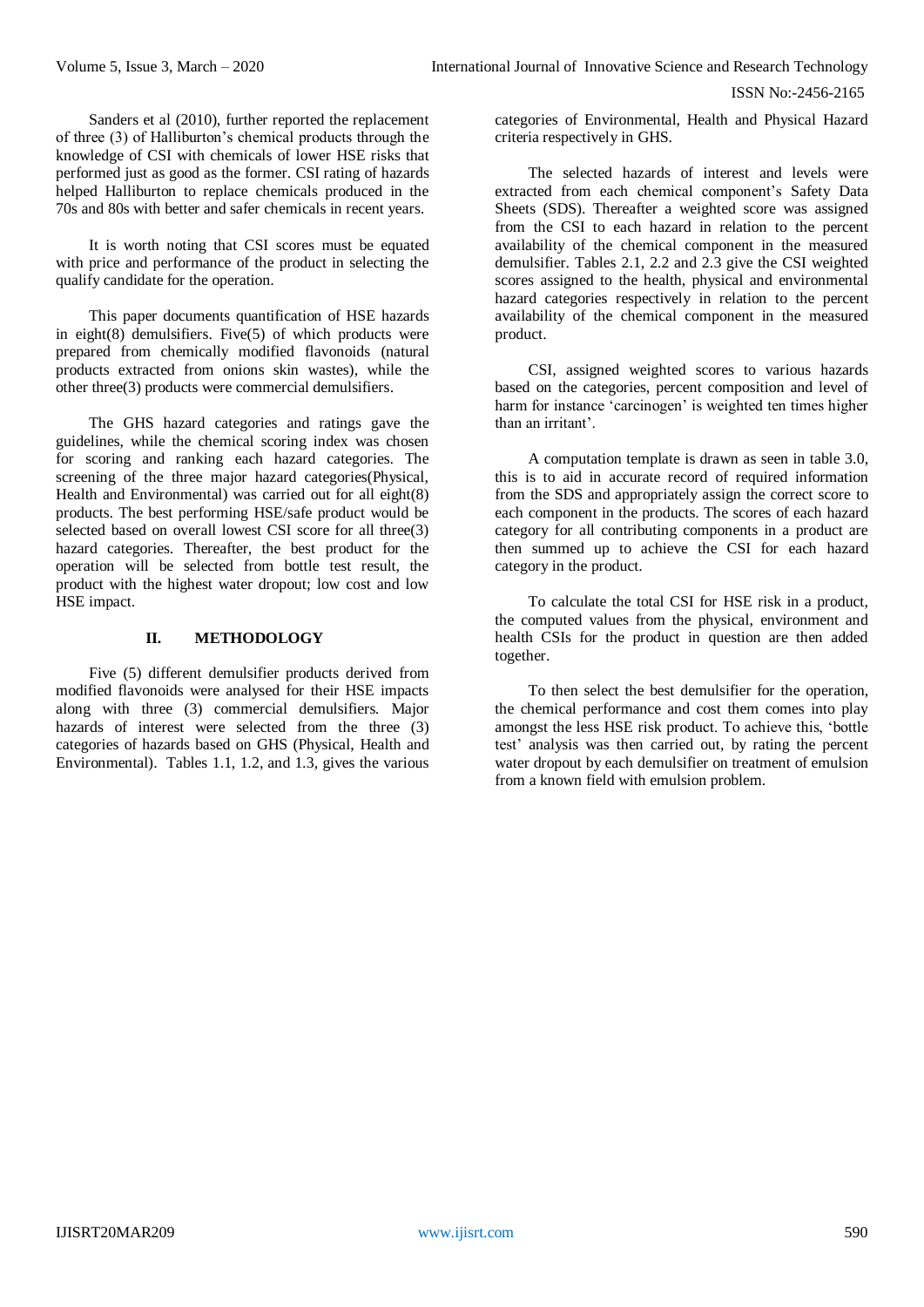| <b>Categories</b>                            | <b>Category 1</b>  | <b>Category 2</b>                  | <b>Category 3</b>       |  |  |  |  |
|----------------------------------------------|--------------------|------------------------------------|-------------------------|--|--|--|--|
| <b>ACUTE AQUATIC TOXICITY</b>                |                    |                                    |                         |  |  |  |  |
| $96hr$ LC50(for fish)                        | $<$ 1 mg/l         | $>1$ but $< 10$ mg/l               | $>10$ but < $100$ mg/l  |  |  |  |  |
| 48hr EC50(Crustacea)                         | $\leq$ 1 mg/l      | $>1$ but $\leq 10$ mg/l            | >10 but $\leq 100$ mg/l |  |  |  |  |
| 72hror 96hr ErC50(for Algae or               |                    |                                    |                         |  |  |  |  |
| <i>other aquatic plants)</i>                 | $<$ 1 mg/l         | $>1$ but < 10mg/l                  | >10 but $\leq 100$ mg/l |  |  |  |  |
| <b>CHRONIC AQUATIC TOXICITY</b>              |                    |                                    |                         |  |  |  |  |
| <i>Chronic NOEC or EC<sub>x</sub> (for</i> ) |                    |                                    |                         |  |  |  |  |
| fish)                                        | $< 0.1$ mg/l       | $\leq$ 1 mg/l                      | Not Applicable          |  |  |  |  |
| Chronic NOEC or $EC_{X}$<br>(for             |                    |                                    |                         |  |  |  |  |
| Crustacea)                                   | $\leq 0.1$ mg/l    | $\leq$ 1 mg/l                      | Not Applicable          |  |  |  |  |
| Chronic NOEC or $ECx$ (for                   |                    |                                    |                         |  |  |  |  |
| Algae or other aquatic plants)               | $< 0.1$ mg/l       | $\leq$ 1 mg/l                      | Not Applicable          |  |  |  |  |
| <b>OZONE DEPLETION</b>                       | $\geq 0.1$ mg/l    |                                    | Not Applicable          |  |  |  |  |
| <b>Bioaccumulation Potential</b>             |                    | BCF>500 or if absent $log Kow > 4$ |                         |  |  |  |  |
| <b>Rapid Degradability</b>                   | $>70\%$ in 28 days |                                    |                         |  |  |  |  |

*Table 1.1 GHS Basic Environmental Hazard Criteria*

# **Table 1.2 GHS Health Hazard Criteria**

| <b>Categories</b>                  | Category 1    |              | <b>Category 2</b> | Category 3        | <b>Category 4</b> |
|------------------------------------|---------------|--------------|-------------------|-------------------|-------------------|
|                                    | <b>CAT 1A</b> | <b>CAT1B</b> | CAT <sub>2</sub>  | <b>NOT</b>        | <b>NOT</b>        |
| CARCINOGENICITY $(>0.1\%)$         | (Known)       | (Presumed)   | (Suspected)       | <b>APPLICABLE</b> | <b>APPLICABLE</b> |
| <b>ACUTE TOXICITY</b>              |               |              |                   |                   |                   |
| <b>ACUTE ORAL TOXICITY</b> (mg/kg) |               |              |                   |                   |                   |
| body weight)                       |               | 5            | 50                | 300               | 2000              |
| <b>ACUTE DERMAL TOXICITY</b>       |               |              |                   |                   |                   |
| (mg/kg body weight)                |               | 50           | 200               | 1000              | 2000              |
| <b>ACUTE INHALATION</b>            |               |              |                   |                   |                   |
| TOXICITY (Gases(ppmV)              |               | 100          | 500               | 2500              | 20000             |
| <b>ACUTE INHALATION</b>            |               |              |                   |                   |                   |
| TOXICITY (Vapours(mg/l)            |               | 0.5          | 2.0               | 10                | 20                |
| <b>ACUTE INHALATION</b>            |               |              |                   |                   |                   |
| TOXICITY (Dust and Mists(mg/l)     |               | 0.05         | 0.5               | 1.0               | 5                 |
|                                    |               |              |                   |                   | <b>NOT</b>        |
| CORROSIVITY (IRRITANT)             |               | $> 5\%$      | $> 1\%$ but < 5%  | >10%              | <b>APPLICABLE</b> |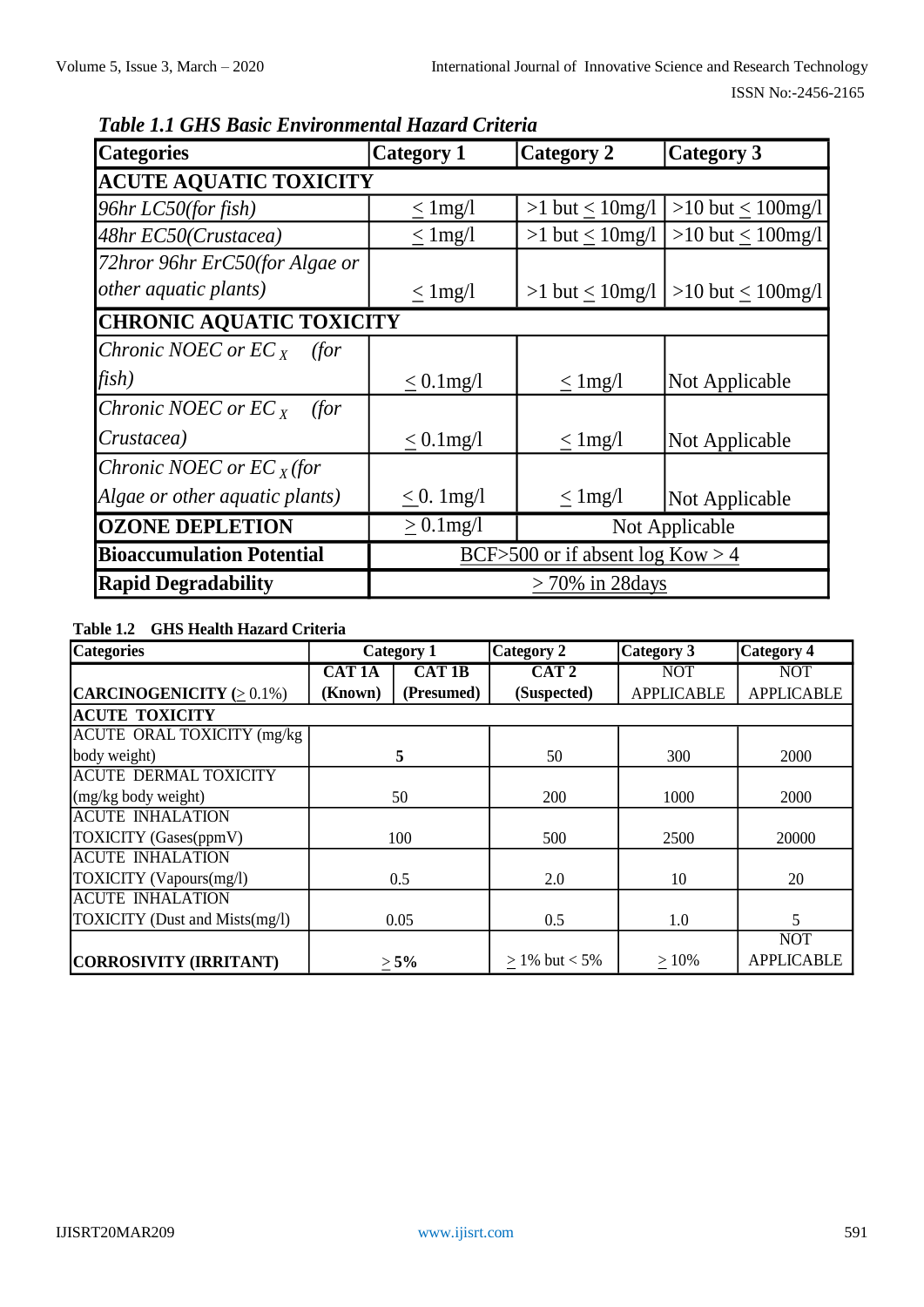# **Table 1.3 GHS Physical Hazard Criteria**

| <b>Categories</b>                       | <b>Category 1</b>                                           | Category 2            | <b>Category 3</b>                                     |                                        | <b>Category 4</b> |            |  |  |
|-----------------------------------------|-------------------------------------------------------------|-----------------------|-------------------------------------------------------|----------------------------------------|-------------------|------------|--|--|
| <b>EXPLOSIVE</b>                        | Division 1.1                                                | Division 1.2          | Division 1.3                                          | Division 1.4 Division 1.5 Division 1.6 |                   |            |  |  |
|                                         |                                                             | Have a flammable      |                                                       |                                        |                   |            |  |  |
| <b>FLAMMABLE GAS(at 20<sup>0</sup>C</b> | Ignites in $<$ 13%                                          | range with air        |                                                       |                                        |                   |            |  |  |
| and 101.3kPa)                           | mixture with air                                            | mixture               |                                                       | Not Applicable                         |                   |            |  |  |
| <b>FLAMMABLE LIQUID (flash</b>          | $\langle 23^0C;$ Initial B.pt $\langle 23^0C;$ Initial B.pt |                       |                                                       |                                        |                   | <b>Not</b> |  |  |
| point)                                  | $35^0C$                                                     | $>35^0C$              | $\geq$ 23 <sup>0</sup> C and $\leq$ 60 <sup>0</sup> C | $> 60^0C$ and $\leq 93^0C$             |                   | Applicable |  |  |
|                                         |                                                             | Wetted zone stops     |                                                       |                                        |                   |            |  |  |
|                                         | Wetted zone does not fire at least 4mins                    |                       |                                                       |                                        |                   |            |  |  |
| <b>FLAMMABLE</b>                        | stop fire and Burning and Burning                           |                       |                                                       |                                        |                   |            |  |  |
| <b>SOLID</b> (Burning rate test)        | rate $>2.2$ mm/s                                            | rate > 2.2mm/s        |                                                       | Not Applicable                         |                   |            |  |  |
|                                         |                                                             | Mean pressure rise    |                                                       |                                        |                   |            |  |  |
|                                         |                                                             | time of 1:1 mixture   | Mean pressure rise                                    |                                        |                   |            |  |  |
|                                         | Mean pressure rise <                                        | by mass of 40%        | time of 1:1 mixture                                   |                                        |                   |            |  |  |
|                                         | 1:1 by mass of $50\%$                                       | aqueous sodium        | by mass of 40%                                        |                                        |                   |            |  |  |
|                                         | perchoric acid and                                          | chlorate and          | aqueous nitric acid                                   |                                        |                   |            |  |  |
| <b>OXIDIZING LIQUID</b>                 | cellulose                                                   | cellulose             | and cellulose                                         |                                        | Not Applicable    |            |  |  |
| <b>SELF-REACTIVE</b>                    |                                                             |                       |                                                       |                                        |                   |            |  |  |
| <b>SUBSTANCE</b>                        | Type A                                                      | Type B                | Type C& D                                             | Type E & F                             |                   | Type G     |  |  |
|                                         |                                                             | -VE test on 25mm      |                                                       |                                        |                   |            |  |  |
|                                         |                                                             | but $+VE$ on $100$ mm |                                                       |                                        |                   |            |  |  |
| <b>SELF-HEATING</b>                     |                                                             | sample cube at        |                                                       |                                        |                   |            |  |  |
| <b>SUBSTANCE</b>                        | +VE test on $25$ mm sa $140^{\circ}$ C                      |                       |                                                       | Not Applicable                         |                   |            |  |  |
|                                         | Reacts vigorously                                           | Reacts readily and    | Reacts slowly and                                     |                                        |                   |            |  |  |
|                                         | and gas evolution                                           | maximum gas           | maximum gas                                           |                                        |                   |            |  |  |
| <b>EMIT FLAMMABLE GASES</b>             | rate of $\geq 10$ litres/kg                                 | evolution rate of     | evolution rate of                                     |                                        |                   |            |  |  |
| <b>IN CONTACT WITH</b>                  | of substance over any $\geq$ 20 litres/kg of                |                       | $\geq$ 1 litres/kg of                                 |                                        |                   |            |  |  |
| <b>WATER</b>                            | 1 <sub>min</sub>                                            | substance per hour    | substance per hour                                    |                                        | Not Applicable    |            |  |  |

# **Table 2.1 CSI WEIGHTED SCORES FOR HEALTH HAZARDS**

|                                                       | Maximum CSI >0%-0.09%,1%-0.9% 1%-4.9% 5%-9.9% 10%-29.9% 30%-59.9% |    |                 |                 |     |                            |              | $60\% - 100\%$ |
|-------------------------------------------------------|-------------------------------------------------------------------|----|-----------------|-----------------|-----|----------------------------|--------------|----------------|
| <b>Hazard Categories\ Percent Component Available</b> | <b>Scores</b>                                                     |    |                 |                 |     | <b>CSI WEIGHTED SCORES</b> |              |                |
|                                                       |                                                                   |    |                 |                 |     |                            | do not       | do not         |
| INO DATA AVAILABLE                                    | 100                                                               | 10 | 25              | 50              | 75  |                            | 100 evaluate | evaluate       |
| ICARCINOGENICITY CAT.1                                | 100 <sub>1</sub>                                                  | 25 | 100             | 100             | 100 | 100                        | 100          | 100            |
| ICARCINOGENICITY CAT.2                                | 75                                                                | 10 | 75              | 75              | 75  | 75                         | 75           | 75             |
| <b>ACUTE TOXICITY CAT.1</b>                           | 100                                                               | 10 | 25              | 50              | 75  | 75                         | 100          | 100            |
| <b>ACUTE TOXICITY CAT.2</b>                           | 75                                                                |    | 10              | 25              | 50  | 50                         | 75           | 75             |
| <b>ACUTE TOXICITY CAT.3</b>                           | 50                                                                |    |                 |                 | 10  | 25                         | 50           | 50             |
| <b>ACUTE TOXICITY CAT.4</b>                           | 10                                                                |    |                 |                 |     |                            | 10           | 10             |
| <b>IMUTAGENICITY</b>                                  | 50                                                                | 10 | 25              | 25              | 50  | 50                         | 50           | 50             |
| <b>REPRODUCTIVE TOXICITY</b>                          | 50                                                                | 10 | 25              | 40              | 50  | 50                         | 50           | 50             |
| ACUTE TARGET ORGAN TOXITY                             | 50                                                                |    |                 | 10              | 25  | 25                         | 50           | 50             |
| ICHRONIC TARGET ORGAN TOXITY                          | 50                                                                |    |                 | 10 <sup>1</sup> | 25  | 25                         | 50           | 50             |
| <b>ISENSITIZERS</b>                                   | 25                                                                |    | 10 <sub>1</sub> | 25              | 25  | 25                         | 25           | 25             |
| CORROSIVITY CAT.1                                     | 25                                                                |    |                 |                 |     | 10                         | 25           | 25             |
| CORROSIVITY CAT.2(IRRITANT)                           | 10                                                                |    |                 |                 |     |                            | 10           | 10             |
| <b>ASPIRATION HAZARD</b>                              | 10                                                                |    |                 |                 |     |                            | 10           | 10             |
| <b>NO HAZARD</b>                                      |                                                                   |    |                 |                 |     |                            |              | $\overline{0}$ |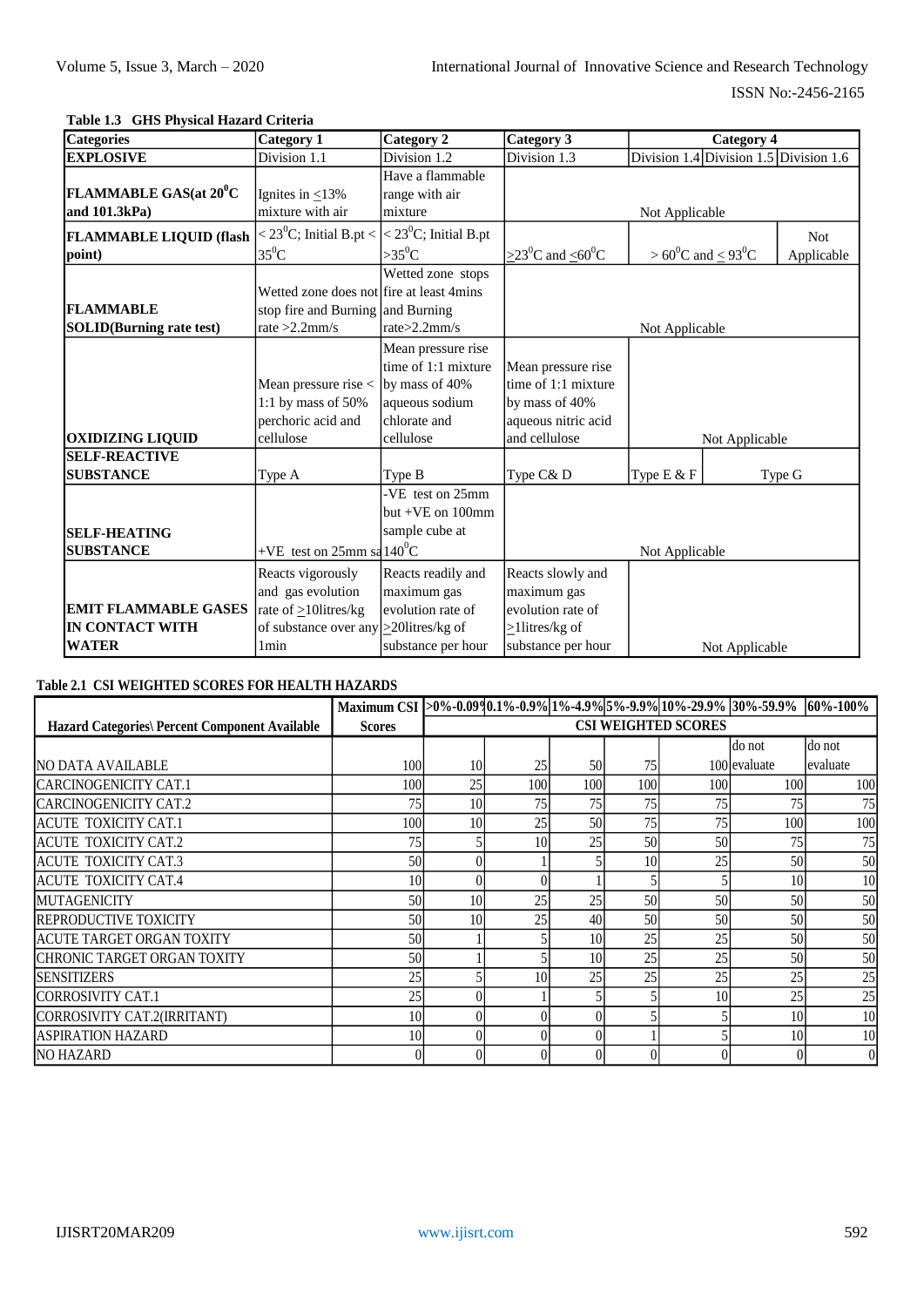# ISSN No:-2456-2165

# **Table 2.2 CSI WEIGHTED SCORES FOR PHYSICAL HAZARDS**

| <b>Hazard Categories\ Percent</b> | Maximum CSI >0%-0.09% 0.1%-0.9% |                            |    | 1%-4.9%         | $\overline{5\%}$ -9.9% | 10%-29.9% |             | 30%-59.9% 60%-100% |  |
|-----------------------------------|---------------------------------|----------------------------|----|-----------------|------------------------|-----------|-------------|--------------------|--|
| <b>Component Available</b>        | <b>Scores</b>                   | <b>CSI WEIGHTED SCORES</b> |    |                 |                        |           |             |                    |  |
|                                   |                                 |                            |    |                 |                        |           | Do not      | Do not             |  |
| <b>NO DATA AVAILABLE</b>          | 50                              | 0                          |    | 10 <sup>1</sup> | 25                     |           | 50 Evaluate | Evaluate           |  |
| <b>EXPLOSIVE</b>                  | 100                             | 25                         | 75 | 100             | 100                    | 100       | 100         | 100                |  |
| <b>ORGANIC PEROXIDE</b>           | 100                             |                            | 10 | 75              | 75                     | 100       | 100         | 100                |  |
| <b>FLAMMABLE GAS</b>              | 75                              |                            | 10 | 25              | 50                     | 75        | 75          | 75                 |  |
| FLAMMABLE LIQUID CAT.1            | 75                              |                            |    | 10              | 25                     | 50        | 75          | 75                 |  |
| FLAMMABLE LIQUID CAT.2            | 50                              |                            |    |                 | 10                     | 25        | 50          | 50                 |  |
| FLAMMABLE LIQUID CAT.3            | 25                              |                            |    |                 |                        | 10        | 25          | 25                 |  |
| FLAMMABLE LIQUID CAT.4            | 10 <sup>1</sup>                 |                            |    |                 |                        |           | 10          | 10                 |  |
| <b>FLAMMABLE SOLID</b>            | 75                              |                            |    | 50              | 75                     | 75        | 75          | 75                 |  |
| <b>OXIDIZING GAS</b>              | 75                              |                            | 10 | 25              | 50                     | 75        | 75          | 75                 |  |
| <b>OXIDIZING SOLID</b>            | 75                              |                            |    | 50              | 50                     | 50        | 75          | 75                 |  |
| <b>PYROTECHNIC</b>                | 75                              |                            | 10 | 25              | 50                     | 75        | 75          | 75                 |  |
| PYROPHORIC(LIQUIDS AND SOLID      | 75                              |                            |    | 10              | 25                     | 50        | 75          | 75                 |  |
| OXIDIZING LIQUID                  | 50                              |                            |    |                 | 10                     | 25        | 50          | 50                 |  |
| SELF-REACTIVE SUBSTANCE           | 50                              |                            |    |                 | 10                     | 25        | 50          | 50                 |  |
| <b>GASES UNDER PRESSURE</b>       | 25                              |                            |    | 25              | 25                     | 25        | 25          | 25                 |  |
| SELF-HEATING SUBSTANCE            | 10 <sup>1</sup>                 |                            |    |                 |                        |           | 10          | 10                 |  |
| <b>EMIT FLAMMABLE GASES IN</b>    |                                 |                            |    |                 |                        |           |             |                    |  |
| CONTACT WITH WATER                | 10 <sup>1</sup>                 |                            |    |                 |                        |           | 10          | 10                 |  |
| <b>CORROSIVE TO METALS</b>        | $\mathfrak{S}$                  | 0                          |    |                 |                        |           |             |                    |  |
| <b>NO HAZARD</b>                  | $\Omega$                        | 0                          |    | $\theta$        | 0                      |           |             |                    |  |

# **Table 2.3 CSI WEIGHTED SCORES FOR ENVIRONMENTAL HAZARDS**

| <b>Hazard Categories\ Percent</b> | Maximum CSI > 0%-0.09% |                            | $0.1\% - 0.9\%$ | $1\% - 4.9\%$ | 5%-9.9% | 10%-29.9%       | 30%-59.9%    | 60%-100%       |  |  |
|-----------------------------------|------------------------|----------------------------|-----------------|---------------|---------|-----------------|--------------|----------------|--|--|
| <b>Component Available</b>        | <b>Scores</b>          | <b>CSI WEIGHTED SCORES</b> |                 |               |         |                 |              |                |  |  |
| <b>Hazard Categories</b>          |                        | $>0\% - 0.09\%$            | $0.1\% - 0.9\%$ | 1%-4.9%       | 5%-9.9% | 10%-29.9%       | 30%-59.9%    | 60%-100%       |  |  |
|                                   |                        |                            |                 |               |         |                 | Do not       | Do not         |  |  |
| NO DATA AVAILABLE                 | 100                    | 10                         | 25              | 50            | 75      |                 | 100 Evaluate | Evaluate       |  |  |
| <b>ACUTE AQUATIC TOXICITY</b>     |                        |                            |                 |               |         |                 |              |                |  |  |
| CAT.1                             | 100                    |                            |                 | 10            | 25      | 50              | 75           | 100            |  |  |
| <b>ACUTE AQUATIC TOXICITY</b>     |                        |                            |                 |               |         |                 |              |                |  |  |
| CAT.2                             | 75                     |                            |                 |               | 10      | 25              | 50           | 75             |  |  |
| <b>ACUTE AQUATIC TOXICITY</b>     |                        |                            |                 |               |         |                 |              |                |  |  |
| CAT.3                             | 50                     |                            | $\overline{0}$  |               |         | 10 <sup>1</sup> | 25           | 50             |  |  |
| <b>OZONE DEPLETION</b>            | 50                     |                            | 10              | 50            | 50      | 50              | 50           | 50             |  |  |
| <b>VOLATILE ORGANIC</b>           |                        |                            |                 |               |         |                 |              |                |  |  |
| <b>COMPOUNDS</b>                  | 50                     |                            | 10              | 50            | 50      | 50              | 50           | 50             |  |  |
| <b>HAZARDOUS AIR</b>              |                        |                            |                 |               |         |                 |              |                |  |  |
| <b>POLLUTANTS</b>                 | 50                     |                            | 5               | 10            | 25      | 40              | 50           | 50             |  |  |
| <b>HAZARDOUS WATER</b>            |                        |                            |                 |               |         |                 |              |                |  |  |
| <b>POLLUTANTS</b>                 | 50                     |                            |                 | 10            | 25      | 40 <sup>1</sup> | 50           | 50             |  |  |
| <b>BIODEGRADATION</b> -Persistent | 50                     |                            | 10              | 50            | 50      | 50              | 50           | 50             |  |  |
| <b>BIODEGRADATION-Inherent</b>    | 10                     |                            | 10              | 10            | 10      | 10              | 10           | 10             |  |  |
| <b>BIOACCUMULATION</b>            | 50                     |                            | 10              | 50            | 50      | 50              | 50           | 50             |  |  |
| <b>ENDOCRINE DISRUPTORS</b>       | 50                     | 10                         | 25              | 50            | 50      | 50              | 50           | 50             |  |  |
| <b>NO HAZARD</b>                  |                        |                            | $\overline{0}$  |               |         | $\theta$        | $\theta$     | $\overline{0}$ |  |  |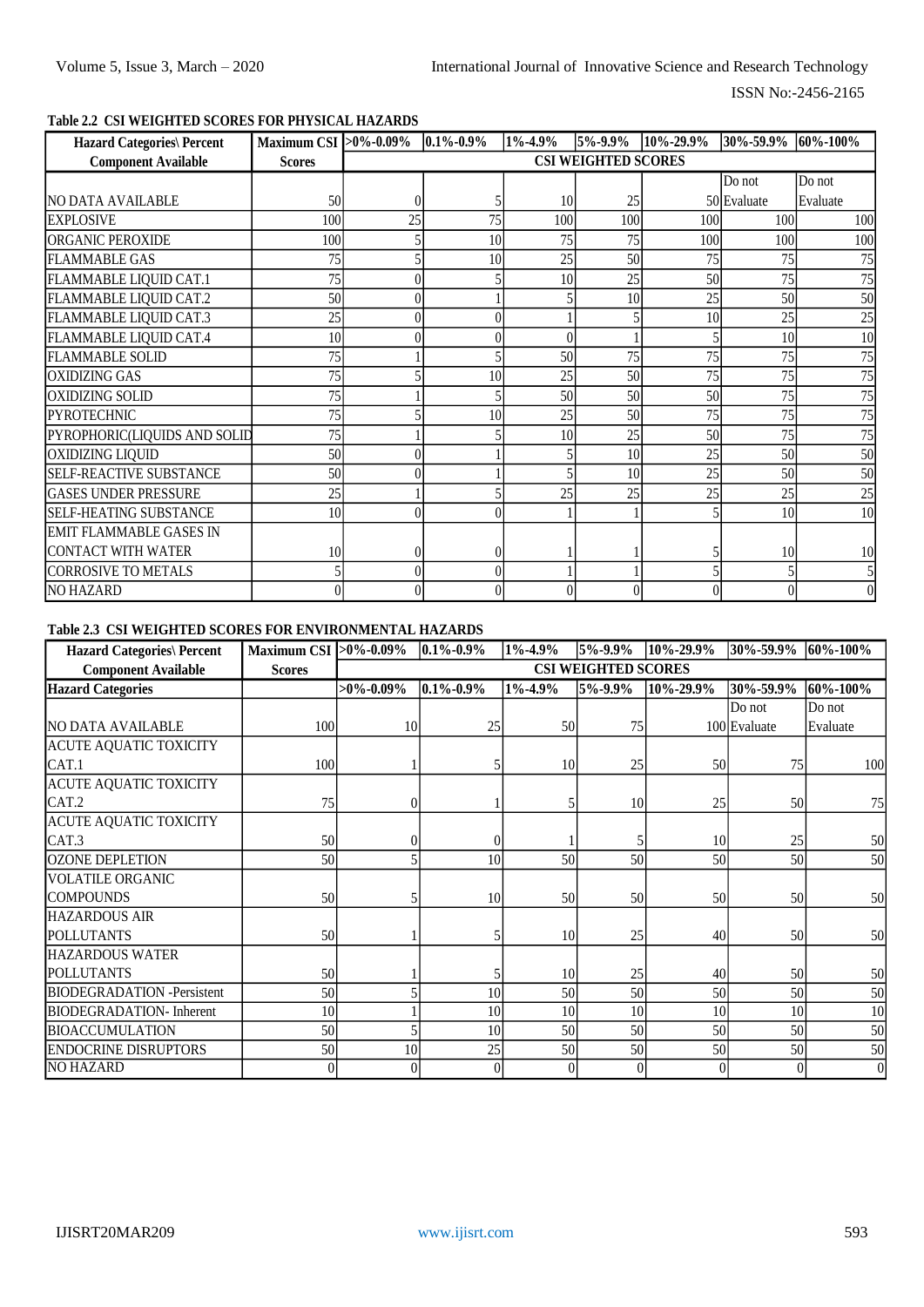### **III. RESULTS AND DISCUSSION**

The quantified hazard scores of the eight (8) products are shown in Tables 3.1, 3.2, 3.3, 3.4 and figures 1.0, 2.0, 3.0, and 4.0. Table 3.0 is a sample of the computation table, showing the hazard categories and how the various scores for each product were reached. Fig. 5.0 also shows how each hazard categories contributed to the total HSE hazards CIS for each product.

Modified Flavonoid A was calculated as having lowest HSE impact with a total CSI score of '420', while Commercial demulsifier B was calculated as having the highest HSE impact with total CSI score of '1980' as shown in table 3.1, figs.1.0 and 5.0. These scores can be explained that scores increases with increasing number of chemical components that makes up each demulsifier; each adding its contributory factor on the end product.

The reviews of the individual hazard categories contributing to the total HSE risk CSI, played out in a different trend as shown in tables  $3.1-3.4$  and figs  $1.0-$ 5.0. The product with least total HSE CSI score was not necessarily the least in the individual hazard categories. The exception of modified flavonoid A that remained the best in all categories. (This is generally adduced to its fewer chemical components and the components are all derived from natural products).

As show on table 3.2, commercial demulsifier C that ranked  $sixth(6<sup>th</sup>)$  on the overall HSE CSI, became the second $(2<sup>nd</sup>)$  best performing demulsifier in environmental risks with a environmental CSI score of '200' after modified flavonoid A with CSI of '150'. The low value in commercial demulsifier C can be adduced to main contributing component was defined to be highly volatile and readily biodegradable. The fact remains that one of the limiting factor in CSI computation is insufficient data in the SDS. This limitation affected the environmental computation for Commercial Demulsifier C in being the best because there were no data for some of its components on their SDS, hence high values were slammed on those components as prescribed by CSI guideline.

In same line of reasoning, in table3.4 and fig 4.0, comparison of the physical hazards CSI scores ranked,

Commercial Demulsifier B (that was seen as the worst performing in overall HSE impact) second $(2<sup>nd</sup>)$  with an environmental CSI score of '47' after modified flavonoid A with a CSI of'40'. The major hazard considered in the physical hazard category was flammability because of its high relativity to risk of fire.

On the physical hazard scores for the demulsifiers in Table 3.4 and Fig.4.0, Commercial Demulsifier C was ranked the worst performing on Physical hazards with a score of '85'. This can be adduced to the fact that the most contributory component in the product is defined to be highly flammable in the category 1 scale on GHS. This finding once again proof that CSI ratings corresponds with the hazards effects of each chemical products if appropriately assigned on fair judgment.

On comparison of health hazard scores in Table 3.3 and Fig.2.0, health hazards being the highest contributory hazard to the overall CSI score. A trend was observed that the health risk increased with increased number of chemical components. This could be observed as we progressed from Modified Flavonoid A, through B to C, D and E on Table 3.1. The trend was also applicable for the commercial demulsifiers as seen from the tables that Commercial Demulsifier B with five (5) was obviously higher in hazard score that the ones with four (4) or three(3) components.

It is worth noting that Modified Flavonoids C,D and E though with five(5) chemical components had lower score than the commercial counterpart. This could be adduced to the fact that three $(3)$  out of their five $(5)$  components are natural products extracted from onions skin, cashew shell and corn cob wastes and are defined to be non toxic, hence their minimal health impacts.

In considering the best operational chemical with less HSE risks and excellent performance, demulsification bottle test was carried out. Fig.6 and 7 displayed the effectiveness of each demulsifiers in water seperation from the emulsion at room temperature and  $60^{\circ}$ C the average operating condition of a separator in the oilfield. The result showed Modified Flavonoid as the best candidate for the operation.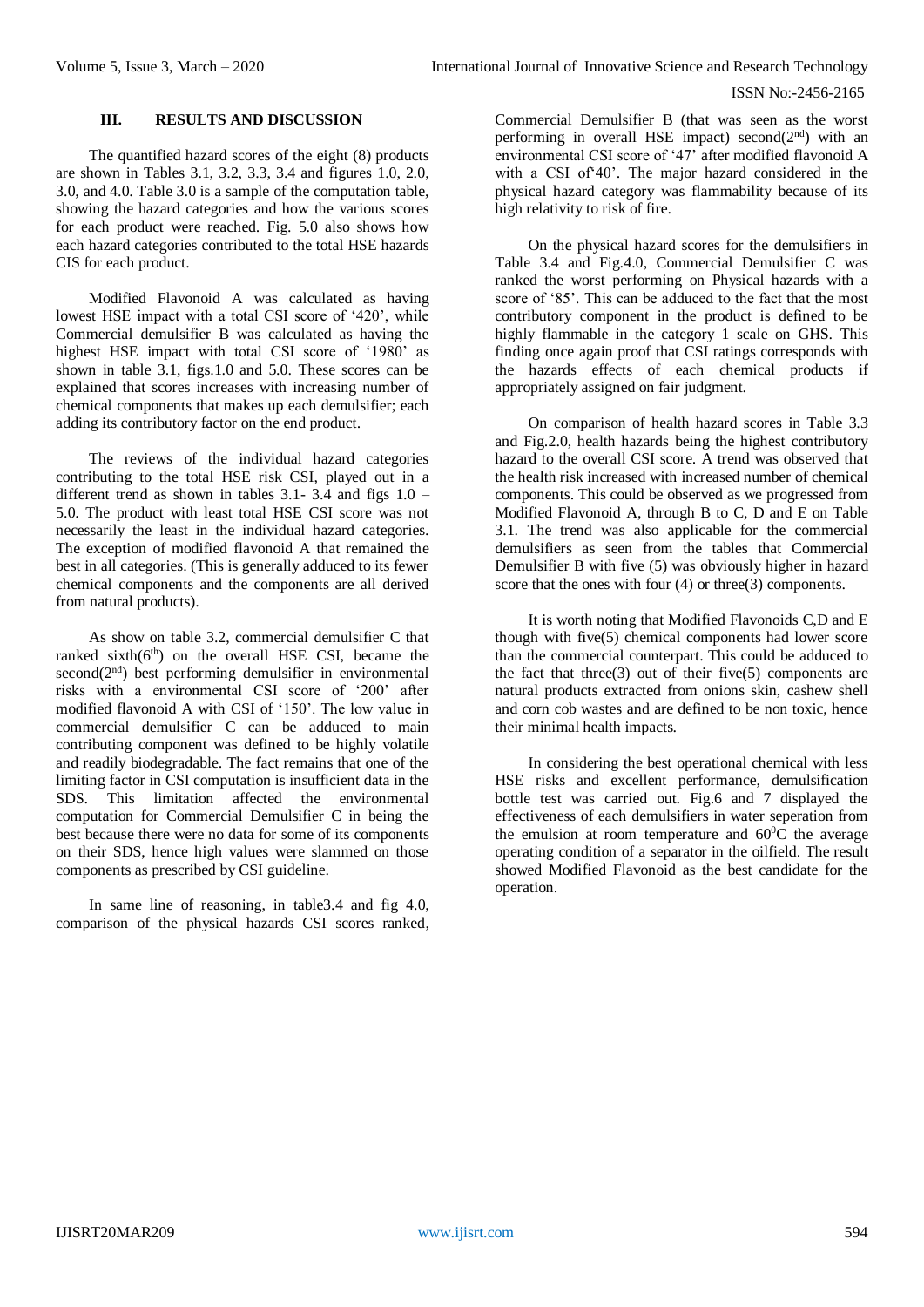| <b>SAMPLE DESCRIPTION</b>       | <b>CSI SCORE</b> | <b>POSITION</b> |
|---------------------------------|------------------|-----------------|
| <b>MODIFIED FLAVONOID A</b>     | 420              | 1ST             |
| <b>MODIFIED FLAVONOID B</b>     | 706              | 2ND             |
| <b>MODIFIED FLAVONOID C</b>     | 732              | 3RD             |
| <b>MODIFIED FLAVONOID D</b>     | 867              | 5TH             |
| <b>MODIFIED FLAVONOID E</b>     | 816              | 4TH             |
| <b>COMMERCIAL DEMULSIFIER A</b> | 1440             | 7TH             |
| <b>COMMERCIAL DEMULSIFIER B</b> | 1980             | 8TH             |
| <b>COMMERCIAL DEMULSIFIER C</b> | 946              | 6TH             |

# **Table 3.1 TOTAL HSE HAZARDS SCORES**

# **Table3.2. ENVIRONMENTAL HAZARDS' CSI SCORES**

| <b>SAMPLE DESCRIPTION</b>       | <b>CSI SCORE</b> | <b>POSITION</b> |
|---------------------------------|------------------|-----------------|
| <b>MODIFIED FLAVONOID A</b>     | 150              | 1ST             |
| <b>MODIFIED FLAVONOID B</b>     | 201              | 3RD             |
| MODIFIED FLAVONOID C            | 201              | 3RD             |
| <b>MODIFIED FLAVONOID D</b>     | 201              | 3RD             |
| <b>MODIFIED FLAVONOID E</b>     | 226              | 6TH             |
| COMMERCIAL DEMULSIFIER A        | 235              | 7TH             |
| <b>COMMERCIAL DEMULSIFIER B</b> | 365              | 8TH             |
| COMMERCIAL DEMULSIFIER C        | 200              | 2ND             |

# **Table 3.3 HEALTH HAZARDS' CSI SCORES**

| <b>SAMPLE DESCRIPTION</b>   | <b>CSI SCORE</b> | <b>POSITION</b> |
|-----------------------------|------------------|-----------------|
| <b>MODIFIED FLAVONOID A</b> | 230              | 1ST             |
| <b>MODIFIED FLAVONOID B</b> | 455              | 2ND             |
| <b>MODIFIED FLAVONOID C</b> | 481              | 3RD             |
| <b>MODIFIED FLAVONOID D</b> | 616              | 5TH             |
| <b>MODIFIED FLAVONOID E</b> | 540              | 4TH             |
| COMMERCIAL DEMULSIFIER A    | 1150             | 7TH             |
| COMMERCIAL DEMULSIFIER B    | 1568             | 8TH             |
| COMMERCIAL DEMULSIFIER C    | 661              | 6TH             |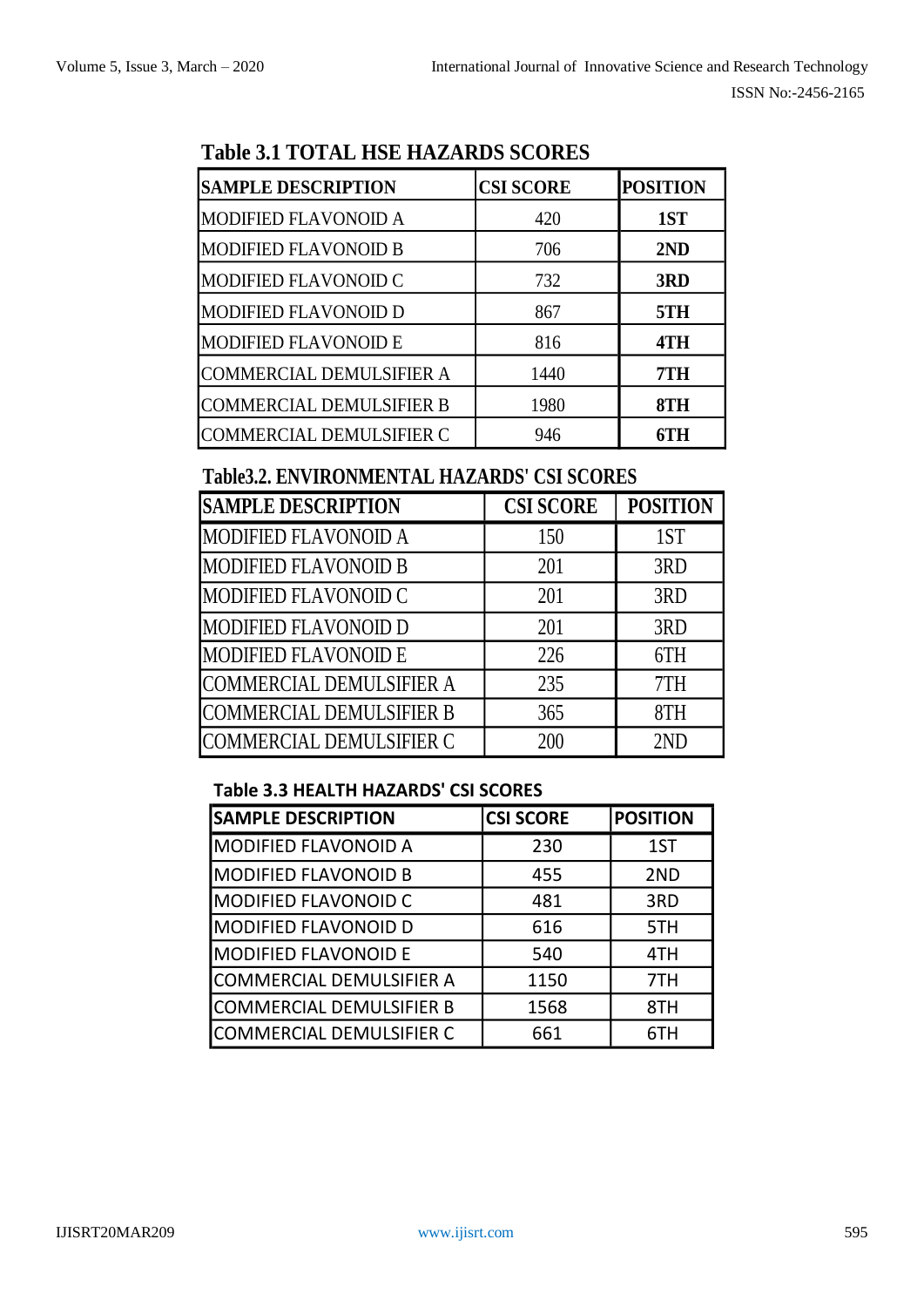| Table 3.4 PHYSICAL HAZARDS' CSI SCORES |  |  |  |
|----------------------------------------|--|--|--|
|----------------------------------------|--|--|--|

| <b>SAMPLE DESCRIPTION</b>       | <b>CSI SCORE</b> | <b>POSITION</b> |
|---------------------------------|------------------|-----------------|
| <b>MODIFIED FLAVONOID A</b>     | 40               | 1ST             |
| <b>MODIFIED FLAVONOID B</b>     | 50               | 3RD             |
| <b>MODIFIED FLAVONOID C</b>     | 50               | 3RD             |
| <b>MODIFIED FLAVONOID D</b>     | 50               | 3RD             |
| <b>MODIFIED FLAVONOID E</b>     | 50               | 3RD             |
| COMMERCIAL DEMULSIFIER A        | 55               | 7TH             |
| <b>COMMERCIAL DEMULSIFIER B</b> | 47               | 2ND             |
| <b>COMMERCIAL DEMULSIFIER C</b> | 85               | 8TH             |

**Table 3.0: Computation of HSE Hazards and Weighted Scores**

| <b>PRODUCT</b>                                  |                                       |                |                 |                | <b>MODIFIED FLAVONOID B</b>   |                  |                               |          |                  | <b>COMMERCIAL DEMULSIFIER C</b> |          |                               |                 |                               |                |                  |
|-------------------------------------------------|---------------------------------------|----------------|-----------------|----------------|-------------------------------|------------------|-------------------------------|----------|------------------|---------------------------------|----------|-------------------------------|-----------------|-------------------------------|----------------|------------------|
| <b>COMPONENTS</b>                               | XX                                    |                | <b>XX</b>       |                | XX                            |                  | XX                            |          | <b>TOTAL CSI</b> | XX                              |          | XX                            |                 | <b>XX</b>                     |                | <b>TOTAL CSI</b> |
| CAS NO.                                         | XX                                    |                | XX              |                | XX                            |                  | XX                            |          |                  | XX                              |          | XX                            |                 | XX                            |                |                  |
| <b>CONCENTRATION%</b>                           | $1\%$                                 |                | $0.09\%$        |                | 1.40%                         |                  | 95-97%                        |          |                  | 40-50%                          |          | <10%                          |                 | $< 0.6\%$                     |                |                  |
| <b>ENVIRONMENTAL HAZARD</b>                     |                                       |                |                 |                |                               |                  |                               |          |                  |                                 |          |                               |                 |                               |                |                  |
| <b>ACUTE/CHRONIC AQUATIC</b><br><b>TOXICITY</b> | <b>NO DATA</b>                        | 50             | 24MG/L<br>CAT.3 | $\theta$       | CAT <sub>4</sub>              |                  | 1840mg/l<br>CAT.4             | $\theta$ | 51               | 28200mg<br>/Lcat.4              | 25       | CAT.2                         | 25              | N <sub>O</sub><br><b>DATA</b> | 25             | 75               |
| <b>BIODEGRADATION-</b>                          | Readiliy<br>degradable<br>(1324mg/mg) | $\theta$       | <b>BOD</b> 46%  | $\mathbf{0}$   | N <sub>O</sub><br><b>DATA</b> | 50               | N <sub>O</sub><br><b>DATA</b> | 100      | 150              | yes                             | $\Omega$ | N <sub>O</sub><br><b>DATA</b> | 75              | N <sub>O</sub><br><b>DATA</b> | 25             | 100              |
|                                                 |                                       | 50             |                 | $\Omega$       |                               |                  |                               | $\theta$ | 201              |                                 | 25       |                               | 100             |                               | 50             | 175              |
| <b>HEALTH HAZARD</b>                            |                                       |                |                 |                |                               |                  |                               |          |                  |                                 |          |                               |                 |                               |                |                  |
| <b>CARCINOGENICITY</b>                          | <b>NO DATA</b>                        | 50             | CAT.2           | 10             | not<br>present                | $\Omega$         | not<br>present                | $\Omega$ | 60               | N <sub>O</sub><br><b>DATA</b>   | 100      | N <sub>O</sub><br><b>DATA</b> | 75              | N <sub>O</sub><br><b>DATA</b> | 25             | 200              |
| ACUTE ORAL TOXICITY                             | CAT3                                  | 5 <sup>5</sup> | CAT.2           | 10             | N <sub>O</sub><br><b>DATA</b> | 50               | CAT.4                         | 10       | 75               | CAT. 3                          | 50       | N <sub>O</sub><br><b>DATA</b> | 75              | N <sub>O</sub><br><b>DATA</b> | 25             | 150              |
| <b>ACUTE INHALATION</b><br><b>TOXICITY</b>      | CAT4                                  |                | CAT.3           | $\mathbf{1}$   | N <sub>O</sub><br><b>DATA</b> | 50               | CAT.4                         | 10       | 62               | CAT. 3                          | 50       | N <sub>O</sub><br><b>DATA</b> | 75              | CAT.3                         |                | 126              |
| <b>ACUTE DERMAL TOXICITY</b>                    | CAT4                                  |                | CAT.4           | $\theta$       | N <sub>O</sub><br><b>DATA</b> | 50               | CAT.4                         | 10       | 61               | CAT. 3                          | 50       | N <sub>O</sub><br><b>DATA</b> | 75              | N <sub>O</sub><br><b>DATA</b> | 25             | 150              |
| <b>ACUTE EYE TOXICITY</b>                       | CAT4                                  |                | CAT.2           | 10             | Cat 2A                        | 25               | CAT.1                         | 100      | 136              | CAT. 4                          | 10       | <b>DATA</b>                   | 75              | <b>DATA</b>                   | 25             | 110              |
| <b>CORROSIVITY</b>                              | CAT4                                  |                | CAT.2           | $\theta$       | N <sub>O</sub><br><b>DATA</b> | 50               | CAT.2                         | 10       | 61               | CAT. 3                          | 50       | N <sub>O</sub><br><b>DATA</b> | 75              | N <sub>O</sub><br><b>DATA</b> | 25             | 150              |
|                                                 |                                       | $\overline{5}$ |                 | 31             |                               | 225              |                               | 140      | 455              |                                 | 310      |                               | 450             |                               | 126            | 686              |
| <b>PHYSICAL HAZARD</b>                          |                                       |                |                 |                |                               |                  |                               |          |                  |                                 |          |                               |                 |                               |                |                  |
| <b>FLAMMABLE LIQUID</b>                         | <b>NO DATA</b>                        | 10             | NO DATA         | 5 <sup>5</sup> | <b>NO DATA</b>                | 10 <sup>10</sup> | CAT.3                         | 25       | 50               | CAT.1                           | 75       | CAT.4                         | $5\overline{)}$ | NO DATA                       | $\overline{5}$ | 85               |
|                                                 | $\bf{0}$                              | 10             |                 | 5 <sup>5</sup> |                               | 10               |                               | 25       | 50               |                                 | 75       |                               | $\mathbf{1}$    |                               | 5 <sup>5</sup> | 85               |
| <b>Total CSI SCORES</b>                         |                                       |                |                 |                |                               |                  |                               |          | 706              |                                 |          |                               |                 |                               |                | 946              |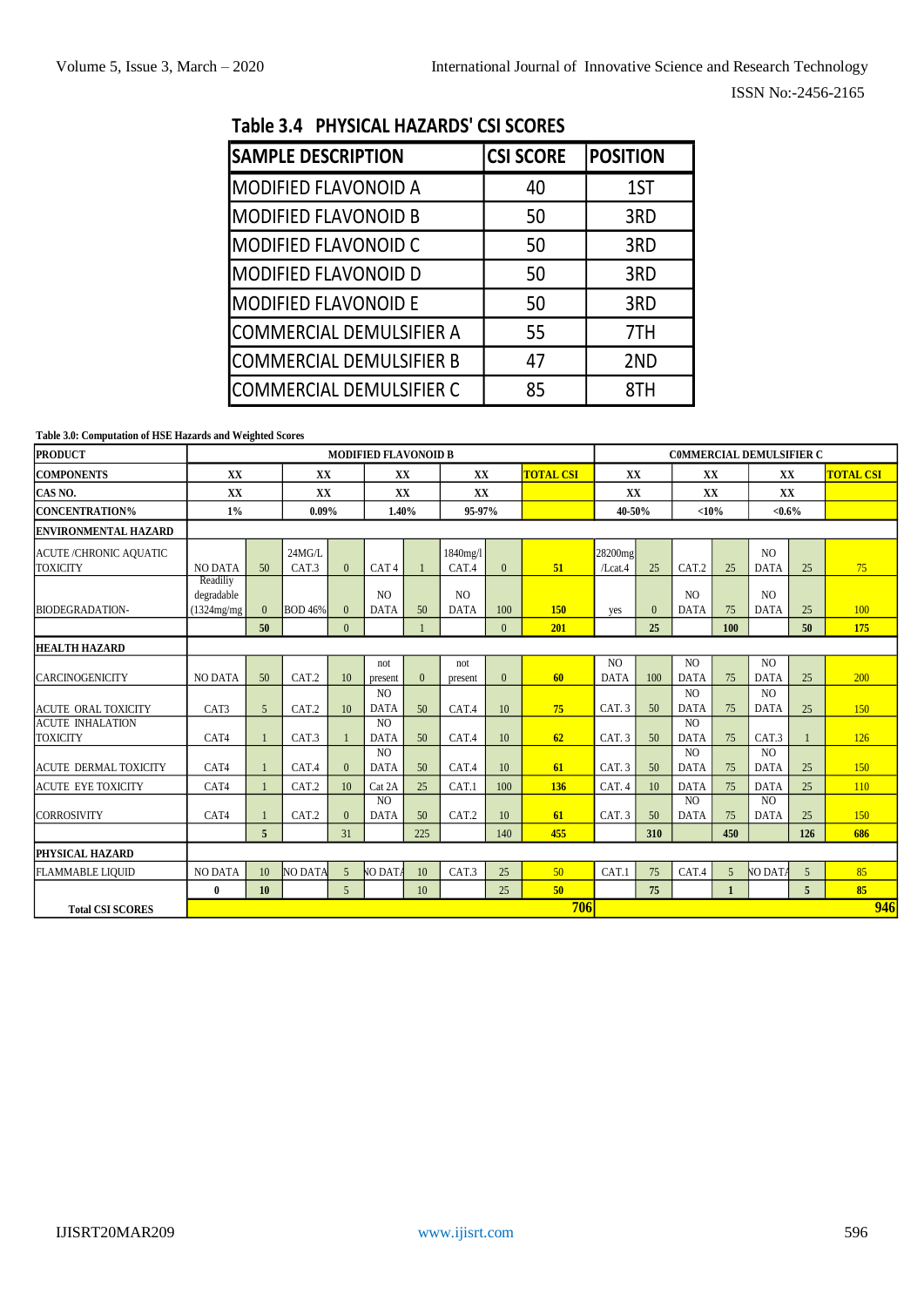

**Fig. 1.0. Comparison of Total CSI HSE Hazards Scores**



Fig. 2.0. Comparison of Health Hazards' CSI Scores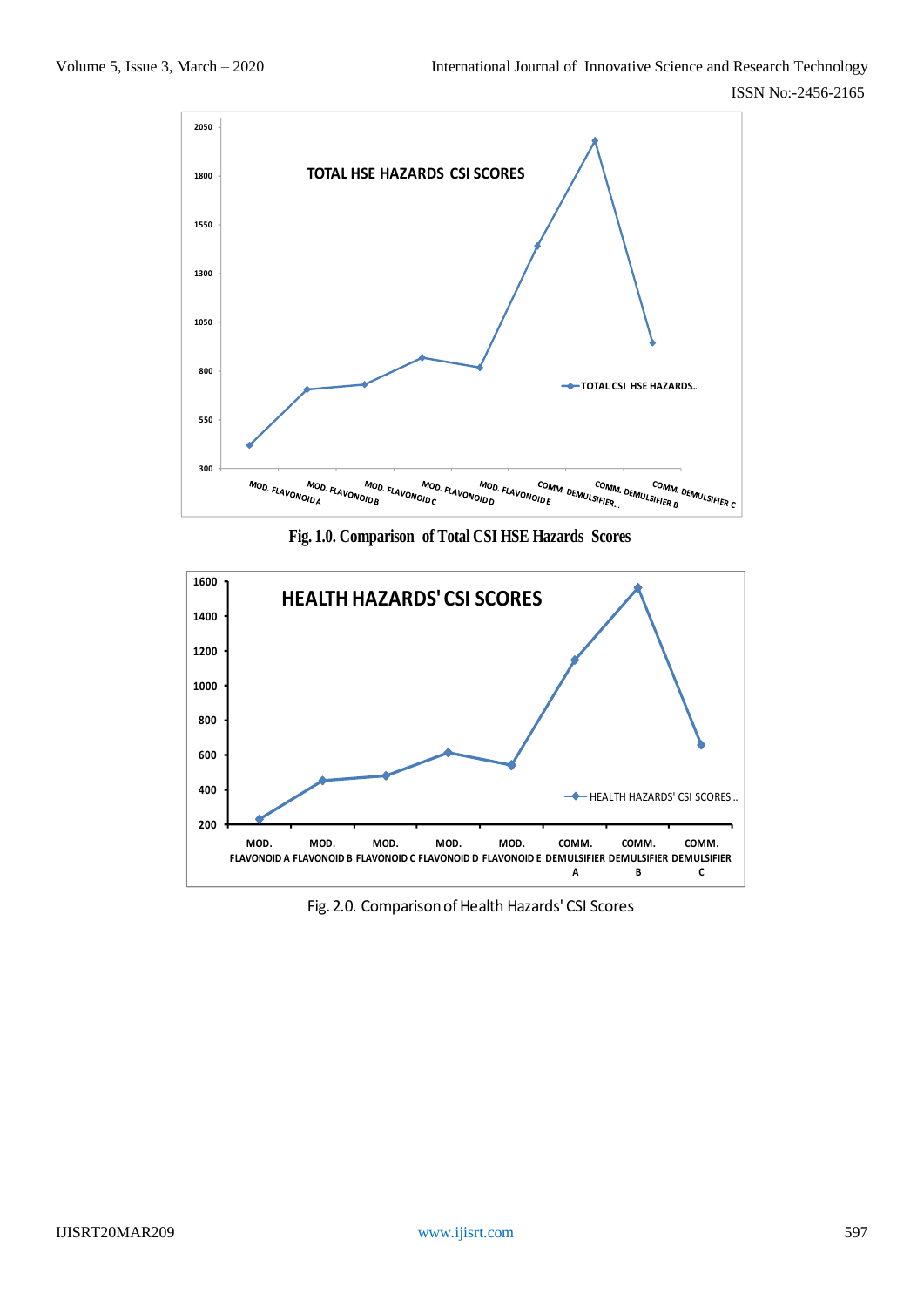

**Fig. 3.0 Comparison of EnvironmentalHazards' CSI Scores**



**Fig.4.0 Comparison of Physical Hazards CSI Scores**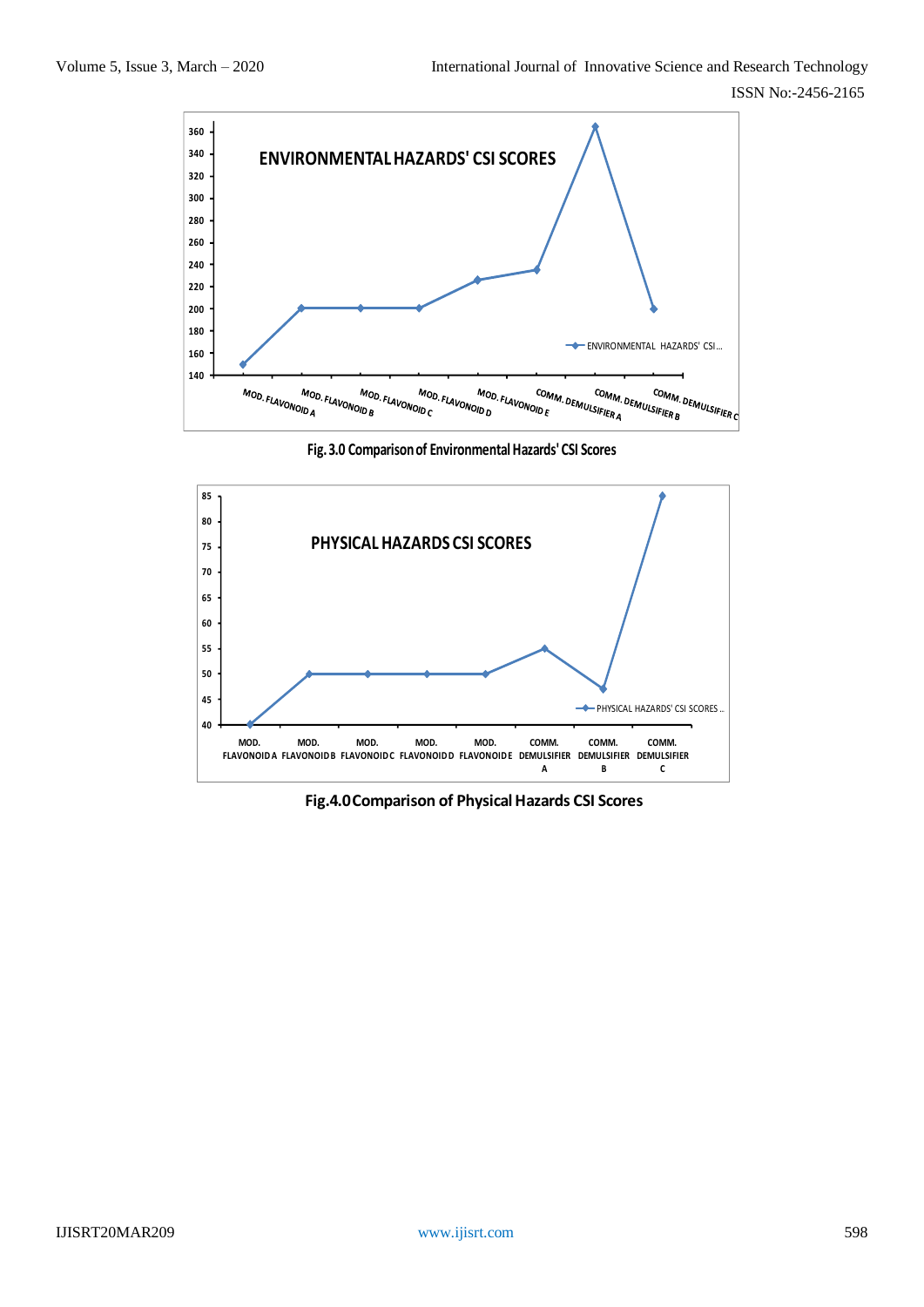

**Fig. 5.0 Hazard Categories' Contributions to Total CSI Scores**



Fig. 6.0 Comparison of Demulsifiers Efficiency at Room Temperature